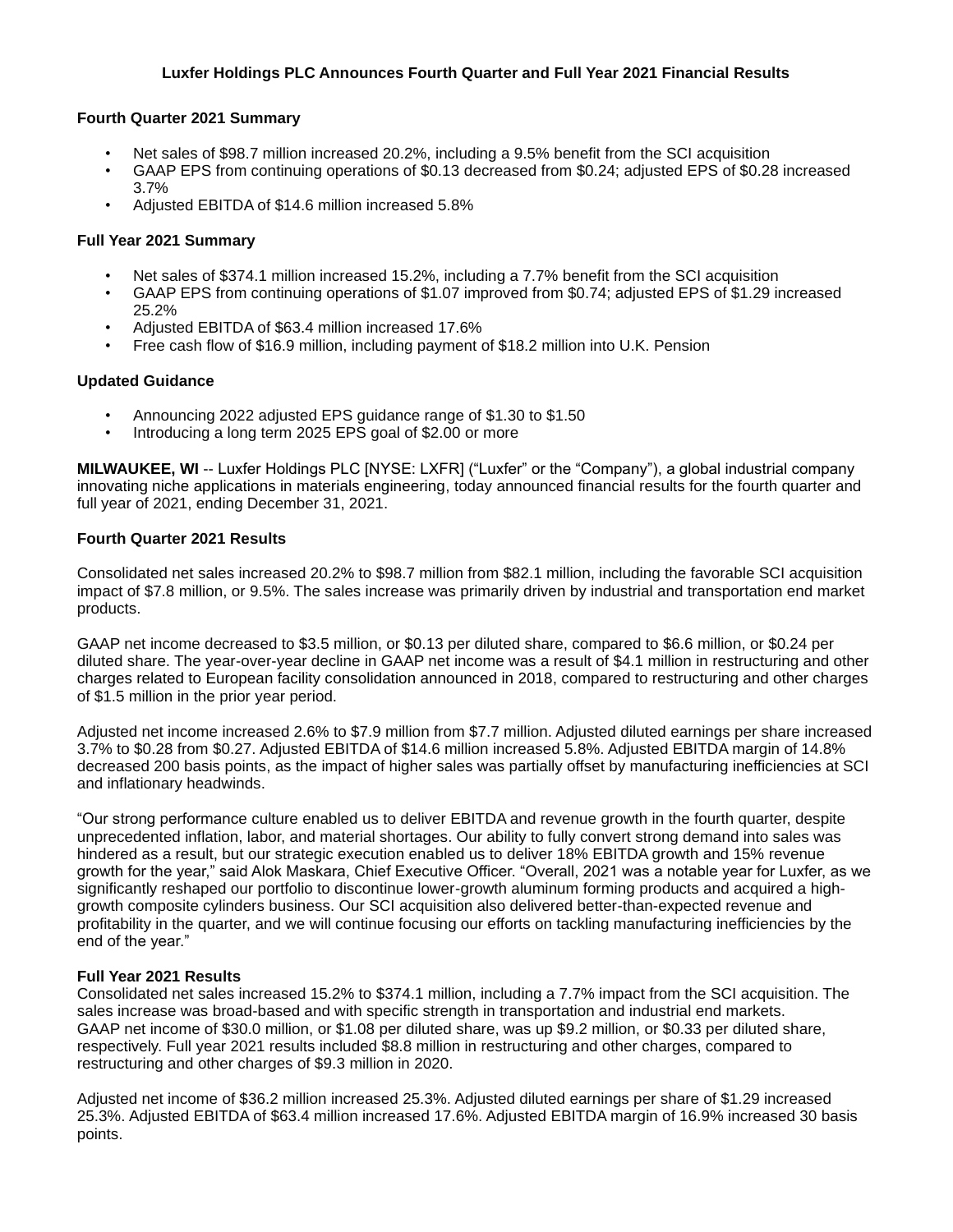### **Segment Results**

#### *Elektron Segment*

#### *Fourth Quarter 2021*

- Net sales of \$48.7 million increased 3.2%, including a \$1.5 million favorable price impact to partially cover rising material inflation.
- Adjusted EBITDA decreased 5.5% to \$8.6 million (17.7% of sales), as cost actions were unable to fully offset unrecovered material inflation.

#### • *Full Year 2021*

- Net sales of \$195.8 million increased 7.1%, including a 2.4% foreign currency benefit and a 1.2% favorable price impact. Product volume increases were primarily in industrial and transportation end markets.
- Adjusted EBITDA of \$40.7 million increased 24.8% due to cost actions and volume growth.

#### *Gas Cylinders Segment*

#### *Fourth Quarter 2021*

- Net sales of \$50.0 million increased 43.3%; the SCI acquisition benefited sales by \$7.8 million, or 22.3%.
- Adjusted EBITDA of \$6.0 million increased 27.7% primarily due to volume increases.

#### *Full Year 2021*

- Net sales of \$178.3 million increased 25.7%, including a 17.5% impact from the SCI acquisition. Product volume increases were primarily in the transportation and industrial end markets.
- Adjusted EBITDA of \$22.7 million increased 6.6%, as cost actions and volume increases offset material inflation and SCI inefficiencies.

#### **Capital Resources and Liquidity**

Free cash flow was \$16.9 million for the year, compared to an inflow of \$41.3 million in the prior year. Full year cash usage included a total of \$18.2 million in payments into the UK pension fund. Given the substantial 2021 contributions, including a \$13.0 million one-time payment at year end, the Company does not expect to make additional payments into the UK pension fund in the near future. During the year, the Company paid \$13.6 million in ordinary dividends, or \$0.50 per share, and spent \$6.4 million on share buy backs.

At year end, the Company had \$6.2 million in cash and approximately \$89.2 million in an undrawn revolving credit facility, as well as another \$50.0 million in available shelf credit agreements, for a total liquidity of \$139.2 million. Net debt totaled \$53.4 million, resulting in a net debt to EBITDA ratio of 0.8x.

#### **Guidance for 2022 and Beyond**

"We face a high level of uncertainty regarding the availability of critical raw materials, such as Magnesium, Carbon Fiber, and Zirconium. We expect these material shortages to continue through the first half of 2022. In addition, significant fluctuations and rapid increases in raw material pricing are delaying our ability to fully pass-through cost increases to our customers. We are encouraged by the strong demand and are confident in the skills of our experienced leadership team to help us overcome current challenges and deliver year-over-year EPS growth in 2022. We expect Adjusted EPS to be in the range of \$1.30 - \$1.50 in 2022 and long-term EPS of \$2.00 or more by 2025," added Maskara. "This year marks our 125<sup>th</sup> anniversary since establishment. As we reflect on this milestone, we are pleased with our progress in transforming Luxfer into a high-performance growth company. Our work over the last few years has created a strong balance sheet, including an undrawn credit facility, which provides the financial flexibility we need to continue investing for growth and exploring portfolio opportunities to build an even stronger company."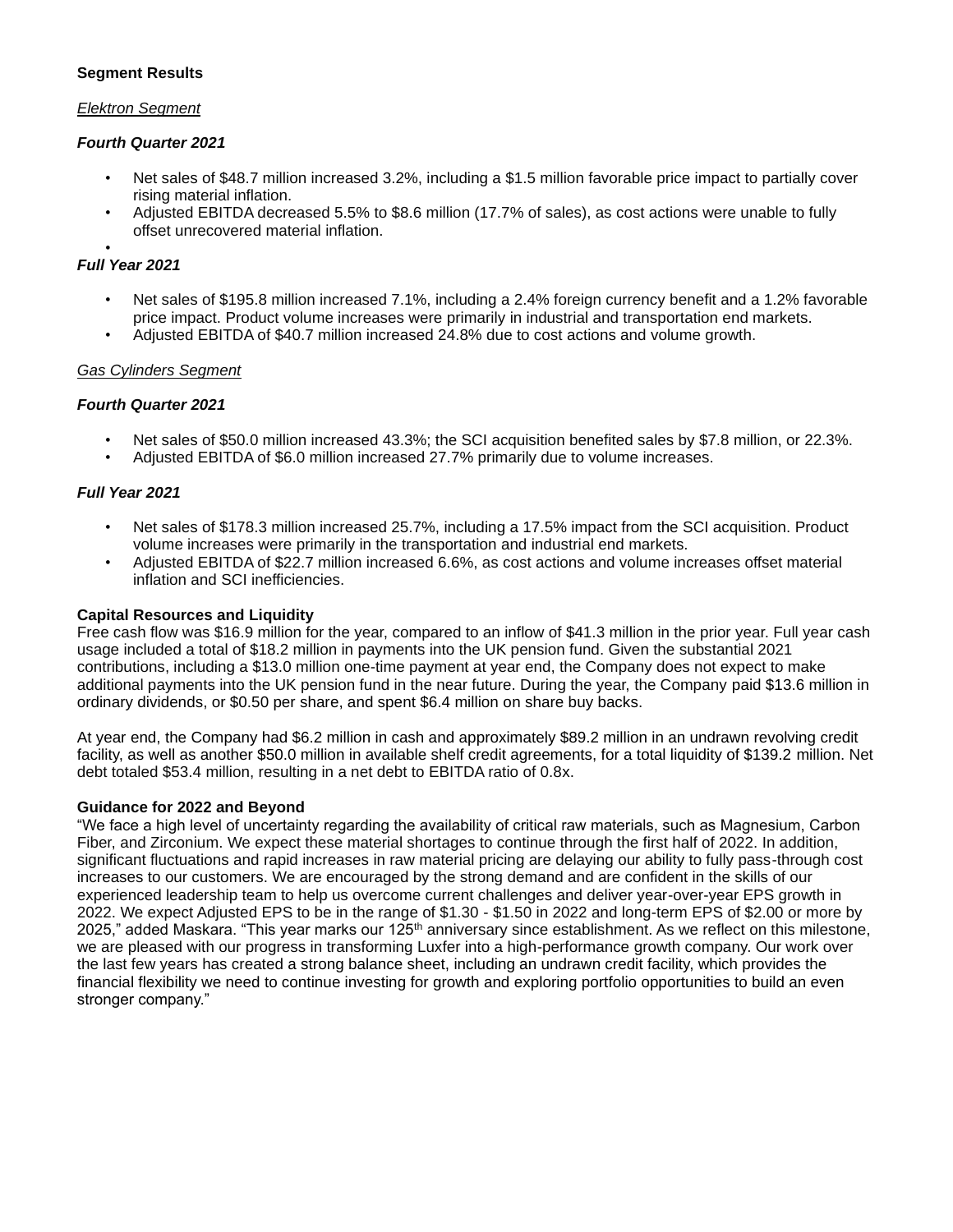### **Conference Call Information**

Luxfer will host a conference call at 8:30 a.m. U.S. Eastern Daylight Time on Tuesday, February 22, 2022, during which management will provide a review of the Company's financial results for the fourth quarter and full year of 2021. U.S. participants may access the conference call by telephoning +1-866-342-8591. Participants from other countries may call +1-203-518-9822. The participant conference ID code is LXFRQ421. The live webcast of Luxfer's earnings conference call can be accessed at the following link:

https://event.on24.com/wcc/r/3612160/5D6B9B442F93723E07277CDDC9C1BB57

A replay of the webcast and slides used in the presentation will be available in the Investor Relations section of the Luxfer website at https://www.luxfer.com/investors/reports-and-presentations/quarterly-reports-and-presentations/ within two hours after the call is completed.

#### **Non-GAAP Financial Measures**

Luxfer Holdings PLC prepares its financial statements using U.S. Generally Accepted Accounting Principles (GAAP). When a company discloses material information containing non-GAAP financial measures, SEC regulations require that the disclosure include a presentation of the most directly comparable GAAP measure and a reconciliation of the GAAP and non-GAAP financial measures. Management's inclusion of non-GAAP financial measures in this release is intended to supplement, not replace, the presentation of the financial results in accordance with GAAP. Luxfer management believes that these non-GAAP financial measures, when considered together with the GAAP financial measures, provide information that is useful to investors in understanding periodover-period operating results separate and apart from items that may, or could, have a disproportionately positive or negative impact on results in any period. Management also believes that these non-GAAP financial measures enhance the ability of investors to analyze the Company's business trends and understand the Company's performance. In addition, management may utilize non-GAAP financial measures as a guide in the Company's forecasting, budgeting, and long-term planning process. Non-GAAP financial measures should be considered in addition to, and not as a substitute for, or superior to, financial measures presented in accordance with GAAP.

#### **Forward-Looking Statements**

This release contains certain forward-looking statements that involve risks and uncertainties that could cause actual results to differ materially from those projected in the forward-looking statements. Examples of such forward-looking statements include but are not limited to: (i) statements regarding the Company's results of operations and financial condition; (ii) statements of plans, objectives or goals of the Company or its management, including those related to financing, products, or services; (iii) statements of future economic performance; and (iv) statements of assumptions underlying such statements. Words such as "believes," "anticipates," "expects," "intends," "forecasts," and "plans," and similar expressions, are intended to identify forward-looking statements but are not the exclusive means of identifying such statements. By their very nature, forward-looking statements involve inherent risks and uncertainties, both general and specific, and risks exist that the predictions, forecasts, projections, and other forward-looking statements will not be achieved. The Company cautions that several important factors could cause actual results to differ materially from the plans, objectives, expectations, estimates, and intentions expressed in such forward-looking statements. These factors include, but are not limited to: (i) lower than expected future sales; (ii) increasing competitive industry pressures; (iii) general economic conditions or conditions affecting demand for the products and services it offers, both domestically and internationally, including as a result of post-Brexit regulation, being less favorable than expected; (iv) worldwide economic and business conditions and conditions in the industries in which it operates; (v) fluctuations in the cost of raw materials, utilities, and other inputs; (vi) currency fluctuations and hedging risks; (vii) its ability to protect its intellectual property; (viii) the significant amount of indebtedness it has incurred and may incur and the obligations to service such indebtedness and to comply with the covenants contained therein; and (ix) risks related to the impact of the global COVID-19 pandemic, such as the scope and duration of the outbreak, government actions and restrictive measures implemented in response, supply chain disruptions and other impacts to the business, and the Company's ability to execute business continuity plans, as a result of the COVID-19 pandemic. The Company cautions that the foregoing list of important factors is not exhaustive. These factors are more fully discussed in the sections entitled "Forward-Looking Statements" and "Risk Factors" in its Annual Report on Form 10-K for the year ended December 31, 2020, which was filed with the U.S. Securities and Exchange Commission on March 2, 2021. When relying on forward-looking statements to make decisions with respect to the Company, investors and others should carefully consider the foregoing factors and other uncertainties and events. Such forward-looking statements speak only as of the date on which they are made, and the Company does not undertake any obligation to update or revise any of them, whether because of new information, future events, or otherwise.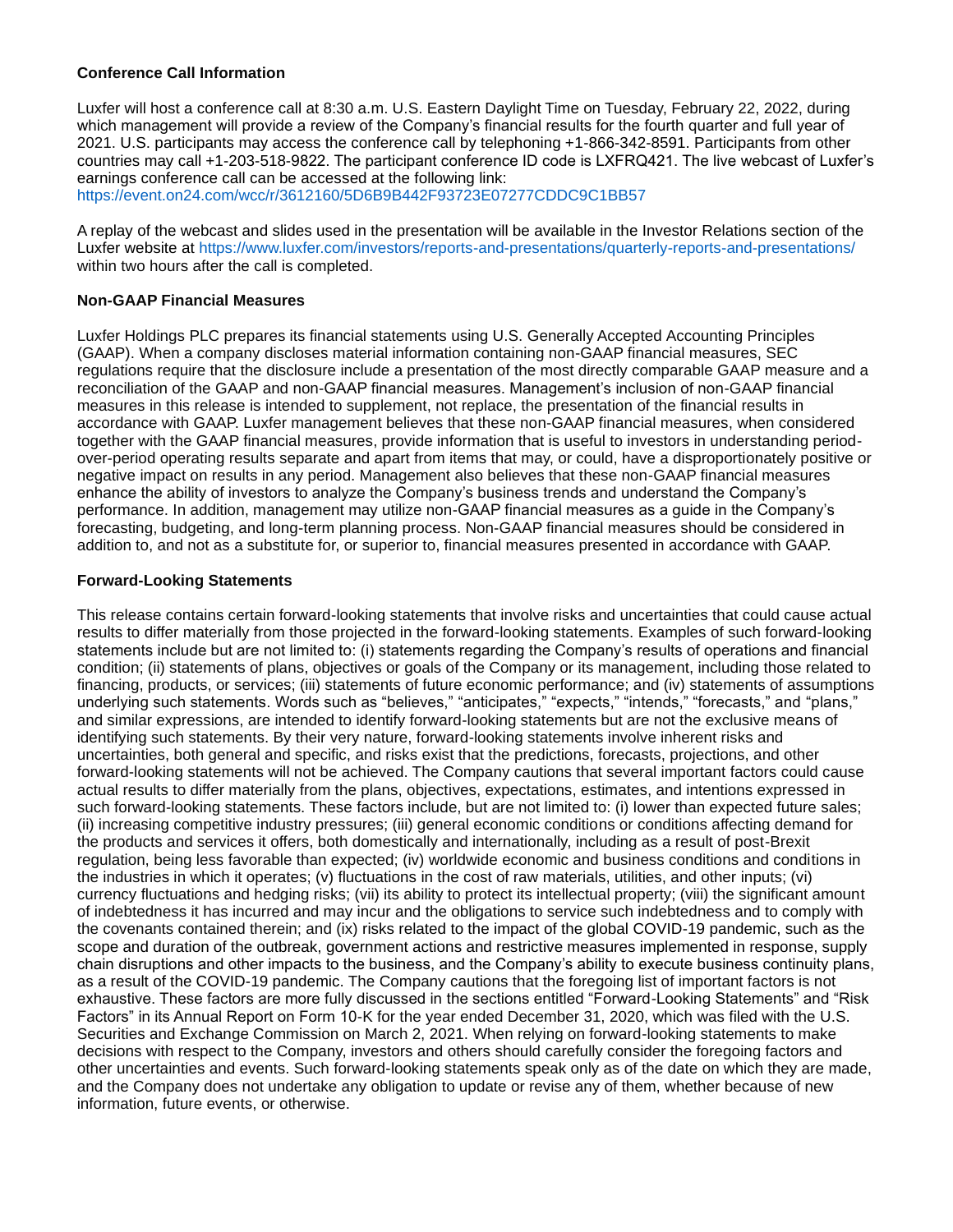### **About Luxfer Holdings PLC**

Luxfer is a global industrial company innovating niche applications in materials engineering. Using its broad array of proprietary technologies, Luxfer focuses on value creation, customer satisfaction, and demanding applications where technical know-how and manufacturing expertise combine to deliver a superior product. Luxfer's highperformance materials, components, and high-pressure gas containment devices are used in defense and emergency response, healthcare, transportation, and general industrial applications. For more information, please visit www.luxfer.com.

Luxfer is listed on the New York Stock Exchange and its ordinary shares trade under the symbol LXFR.

#### **Investor Contact:**

Investor Relations +1-414-269-2419 Investor.Relations@luxfer.com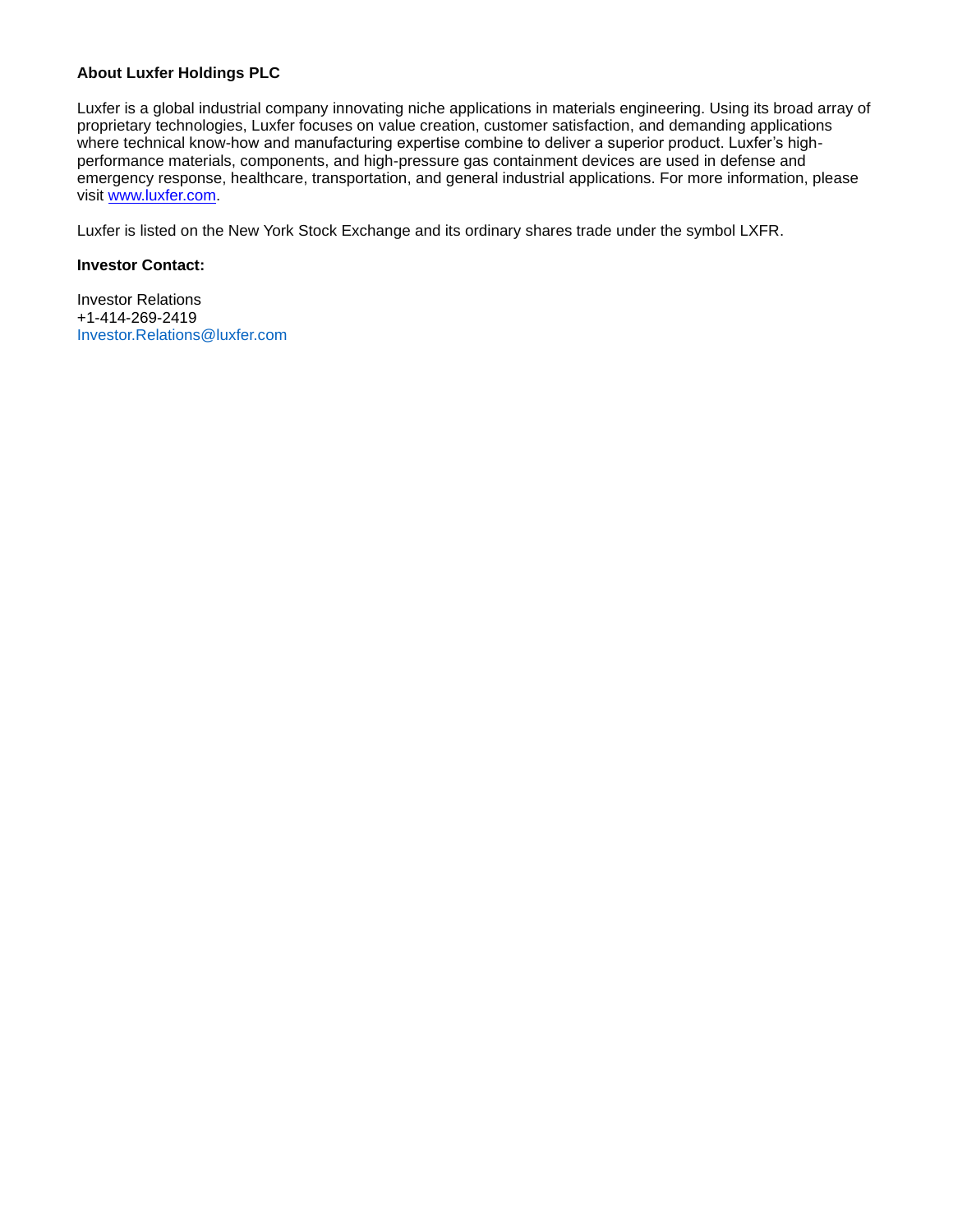# **Luxfer Holdings PLC**

### **LUXFER HOLDINGS PLC**

## **CONDENSED CONSOLIDATED STATEMENTS OF INCOME (UNAUDITED)**

|                                                                    | <b>Fourth Quarter</b> |                           |            | Year-to-date      |            |                           |         |  |  |
|--------------------------------------------------------------------|-----------------------|---------------------------|------------|-------------------|------------|---------------------------|---------|--|--|
| In millions, except share and per-share data                       | 2021                  |                           | 2020       |                   | 2021       |                           | 2020    |  |  |
| Net sales                                                          | \$<br>98.7            | \$                        | 82.1       | $\boldsymbol{\$}$ | 374.1      | $\boldsymbol{\mathsf{s}}$ | 324.8   |  |  |
| Cost sales                                                         | (74.9)                |                           | (62.2)     |                   | (278.1)    |                           | (243.9) |  |  |
| <b>Gross profit</b>                                                | 23.8                  |                           | 19.9       |                   | 96.0       |                           | 80.9    |  |  |
| Selling, general and administrative expenses                       | (13.4)                |                           | (9.5)      |                   | (47.3)     |                           | (39.8)  |  |  |
| Research and development                                           | (1.0)                 |                           | (0.7)      |                   | (3.9)      |                           | (3.3)   |  |  |
| <b>Restructuring charges</b>                                       | (4.1)                 |                           | (1.1)      |                   | (6.2)      |                           | (8.9)   |  |  |
| Acquisition related credit / (costs)                               |                       |                           | 0.2        |                   | (1.5)      |                           |         |  |  |
| Other income                                                       | 0.2                   |                           |            |                   | 0.2        |                           |         |  |  |
| Other charges                                                      |                       |                           | (0.4)      |                   | (1.1)      |                           | (0.4)   |  |  |
| <b>Operating income</b>                                            | 5.5                   |                           | 8.4        |                   | 36.2       |                           | 28.5    |  |  |
| Interest expense                                                   | (0.7)                 |                           | (1.5)      |                   | (3.1)      |                           | (5.0)   |  |  |
| Interest income                                                    |                       |                           |            |                   |            |                           |         |  |  |
| Defined benefit pension credit                                     | 0.5                   |                           | 1.0        |                   | 2.3        |                           | 4.3     |  |  |
| Income before income taxes and equity in net<br>loss of affiliates | 5.3                   |                           | 7.9        |                   | 35.4       |                           | 27.8    |  |  |
| Provision for income taxes                                         | (1.8)                 |                           | (1.3)      |                   | (5.4)      |                           | (6.9)   |  |  |
| Income before equity in net loss of affiliates                     | 3.5                   |                           | 6.6        |                   | 30.0       |                           | 20.9    |  |  |
| Equity in loss of affiliates (net of tax)                          |                       |                           |            |                   |            |                           | (0.1)   |  |  |
| Net income from continuing operations                              | 3.5                   |                           | 6.6        |                   | 30.0       |                           | 20.8    |  |  |
| Net gain on disposition of discontinued operations                 |                       |                           |            |                   | 6.6        |                           |         |  |  |
| Net loss from discontinued operations                              | (3.9)                 |                           | 0.5        |                   | (6.7)      |                           | (0.8)   |  |  |
| Net (loss) / income                                                | \$<br>(0.4)           | \$                        | 7.1        | \$                | 29.9       | \$                        | 20.0    |  |  |
| Earnings / (loss) per share <sup>(1)</sup>                         |                       |                           |            |                   |            |                           |         |  |  |
| Basic from continuing operations                                   | 0.13                  |                           | 0.24       |                   | 1.08       |                           | 0.75    |  |  |
| Basic from discontinued operations                                 | (0.14)                |                           | 0.02       |                   |            |                           | (0.03)  |  |  |
| <b>Basic</b>                                                       | \$<br>(0.01)          | $\boldsymbol{\mathsf{S}}$ | 0.26       | $\mathbf{\$}$     | 1.08       | $\boldsymbol{\mathsf{S}}$ | 0.73    |  |  |
| Diluted from continuing operations                                 | 0.13                  |                           | 0.24       |                   | 1.07       |                           | 0.74    |  |  |
| Diluted from discontinued operations                               | (0.14)                |                           | 0.01       |                   |            |                           | (0.03)  |  |  |
| <b>Diluted</b>                                                     | \$<br>(0.01)          | \$                        | 0.25       | \$                | 1.07       | $\boldsymbol{\mathsf{S}}$ | 0.72    |  |  |
|                                                                    |                       |                           |            |                   |            |                           |         |  |  |
| Weighted average ordinary shares outstanding                       |                       |                           |            |                   |            |                           |         |  |  |
| <b>Basic</b>                                                       | 27,644,105            |                           | 27,627,323 |                   | 27,698,691 | 27,557,219                |         |  |  |
| Diluted                                                            | 27,929,690            |                           | 28,018,944 |                   | 28,032,506 | 27,971,382                |         |  |  |

*(1) Th*e calculation of earnings per share is performed separately for continuing and discontinued operations. As a result, the sum of the two in any particular year may not equal the earnings-per-share amount in total.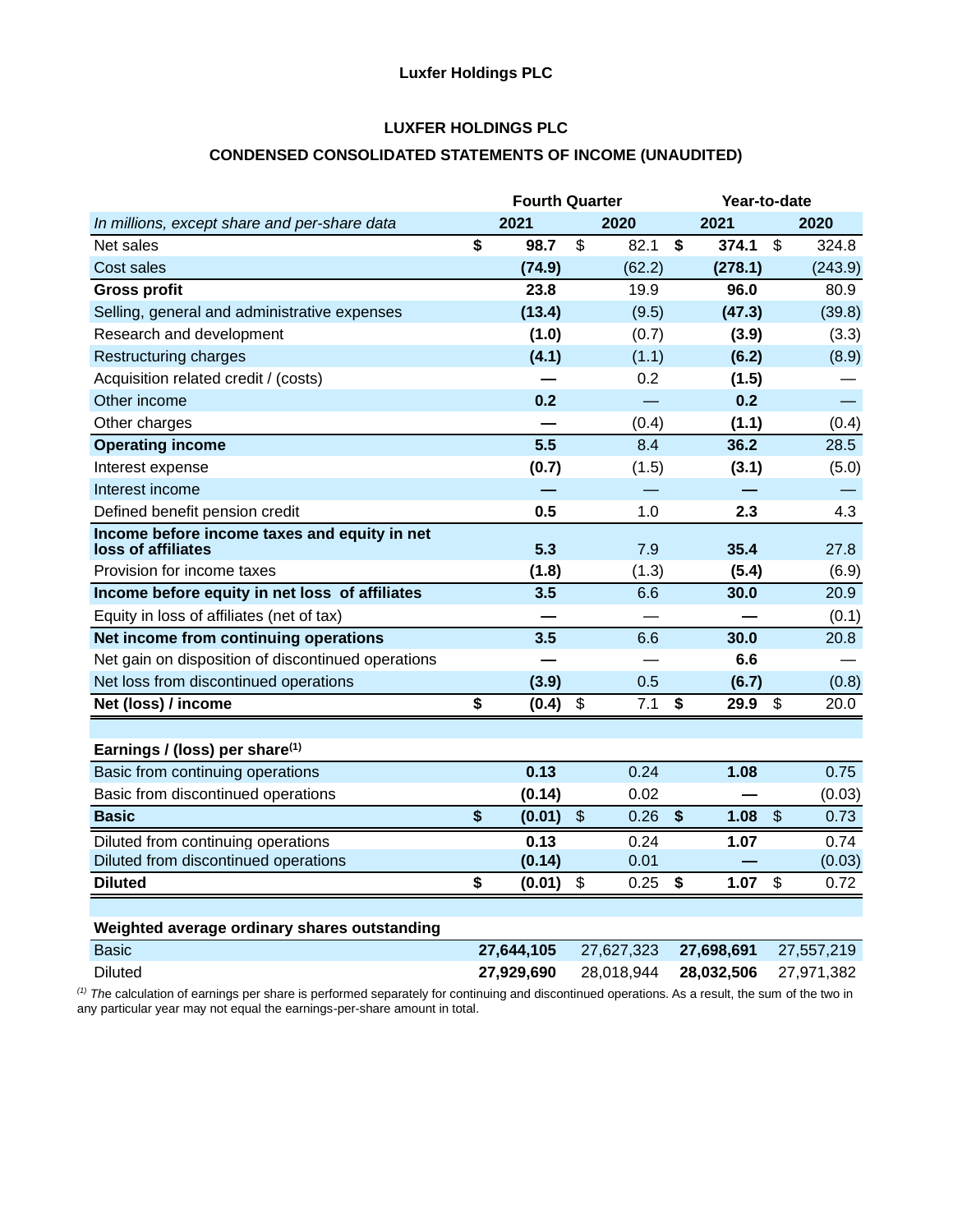# **CONDENSED CONSOLIDATED BALANCE SHEETS (UNAUDITED)**

|                                                                                                                                                 | December 31, |               |         |
|-------------------------------------------------------------------------------------------------------------------------------------------------|--------------|---------------|---------|
| In millions, except share and per-share data                                                                                                    | 2021         |               | 2020    |
| <b>Current assets</b>                                                                                                                           |              |               |         |
| Cash and cash equivalents                                                                                                                       | \$<br>6.2    | \$            | 1.5     |
| <b>Restricted cash</b>                                                                                                                          | 0.2          |               |         |
| Accounts and other receivables, net of allowances of \$0.8 and \$0.5 respectively                                                               | 57.8         |               | 43.1    |
| Inventories                                                                                                                                     | 90.5         |               | 68.8    |
| Current assets held-for-sale                                                                                                                    | 8.5          |               | 36.0    |
| Other current assets                                                                                                                            |              |               | 1.5     |
| <b>Total current assets</b>                                                                                                                     | 163.2        |               | 150.9   |
| <b>Non-current assets</b>                                                                                                                       |              |               |         |
| Property, plant and equipment, net                                                                                                              | 87.5         |               | 86.0    |
| Right-of-use assets from operating leases                                                                                                       | 12.6         |               | 9.5     |
| Goodwill                                                                                                                                        | 69.7         |               | 70.2    |
| Intangibles, net                                                                                                                                | 13.7         |               | 12.8    |
| Deferred tax assets                                                                                                                             | 8.0          |               | 16.5    |
| Pensions and other retirement benefits                                                                                                          | 13.7         |               |         |
| Investments and loans to joint ventures and other affiliates                                                                                    | 0.4          |               | 0.5     |
| <b>Total assets</b>                                                                                                                             | \$<br>368.8  | $\frac{1}{2}$ | 346.4   |
| <b>Current liabilities</b>                                                                                                                      |              |               |         |
| Accounts payable                                                                                                                                | \$<br>31.7   | $\$\$         | 18.6    |
| <b>Accrued liabilities</b>                                                                                                                      | 28.2         |               | 21.5    |
| Taxes on income                                                                                                                                 | 3.0          |               | 0.4     |
| Current liabilities held-for-sale                                                                                                               | 1.4          |               | 11.4    |
| Other current liabilities                                                                                                                       | 19.6         |               | 13.5    |
| <b>Total current liabilities</b>                                                                                                                | 83.9         |               | 65.4    |
| <b>Non-current liabilities</b>                                                                                                                  |              |               |         |
| Long-term debt                                                                                                                                  | 59.6         |               | 53.4    |
| Pensions and other retirement benefits                                                                                                          | 1.9          |               | 50.8    |
| Deferred tax liabilities                                                                                                                        | 2.7          |               | 2.0     |
| Other non-current liabilities                                                                                                                   | 11.6         |               | 7.7     |
| <b>Total liabilities</b>                                                                                                                        | \$<br>159.7  | \$            | 179.3   |
| <b>Shareholders' equity</b>                                                                                                                     |              |               |         |
| Ordinary shares of £0.50 par value; authorized 40,000,000 shares for 2021 and 2020;                                                             |              |               |         |
| issued and outstanding 28,944,000 shares for 2021 and 29,000,000 shares for<br>2020                                                             | \$<br>26.5   | \$            | 26.6    |
| Deferred shares of £0.0001 par value; authorized, issued and outstanding<br>761,835,318,444 shares for 2021 and 761,835,338,444 shares for 2020 | 149.9        |               | 149.9   |
| Additional paid-in capital                                                                                                                      | 70.9         |               | 70.6    |
| <b>Treasury shares</b>                                                                                                                          | (9.6)        |               | (4.0)   |
| Own shares held by ESOP                                                                                                                         | (1.1)        |               | (1.4)   |
| Retained earnings                                                                                                                               | 107.5        |               | 91.2    |
| Accumulated other comprehensive loss                                                                                                            | (135.0)      |               | (165.8) |
| <b>Total shareholders' equity</b>                                                                                                               | \$<br>209.1  | \$            | 167.1   |
| Total liabilities and shareholders' equity                                                                                                      | \$<br>368.8  | \$            | 346.4   |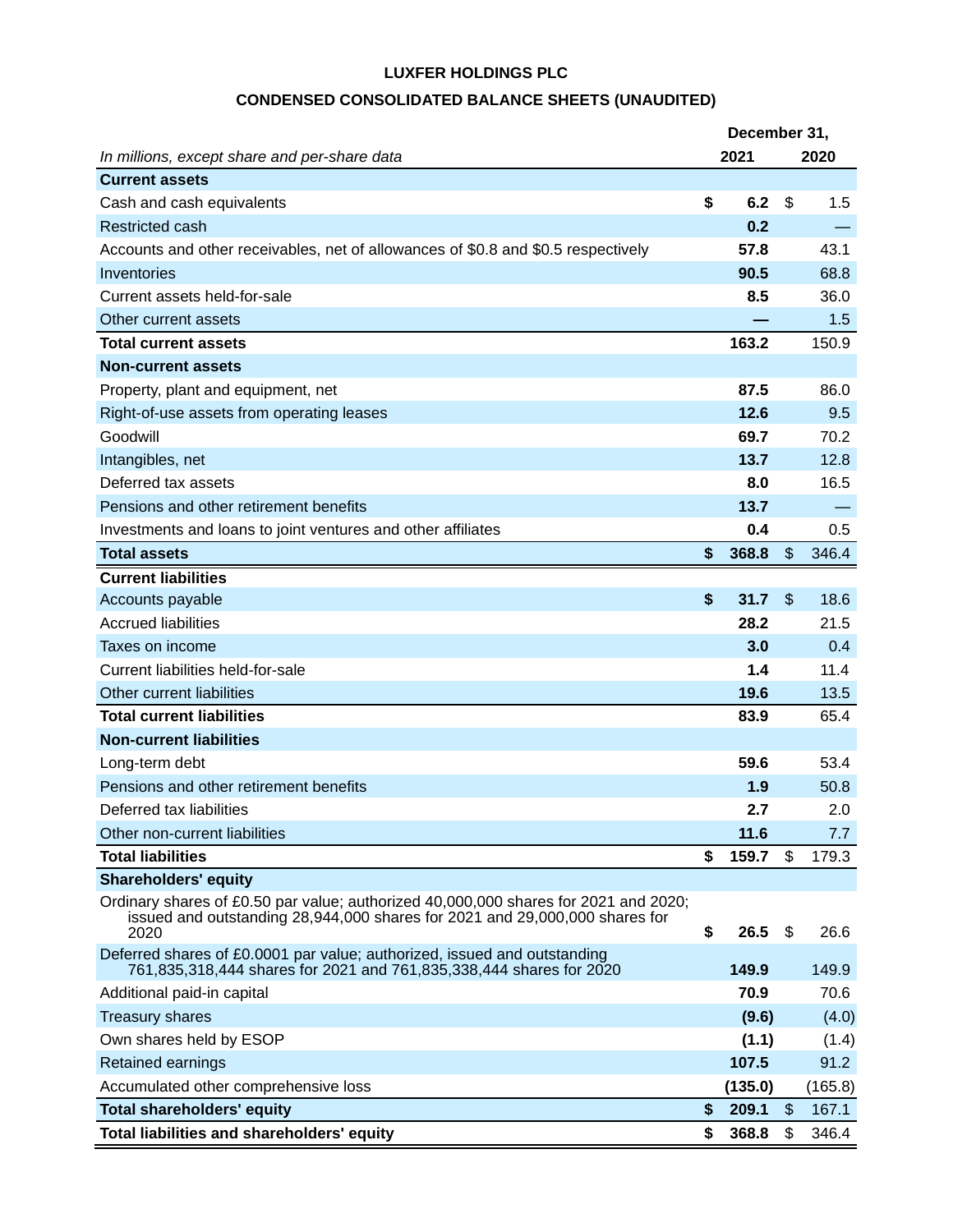# **CONDENSED CONSOLIDATED STATEMENTS OF CASH FLOWS (UNAUDITED)**

|                                                                                             |      |            | <b>Years Ended December 31,</b> |        |  |  |
|---------------------------------------------------------------------------------------------|------|------------|---------------------------------|--------|--|--|
| In millions                                                                                 | 2021 |            | 2020                            |        |  |  |
| <b>Operating activities</b>                                                                 |      |            |                                 |        |  |  |
| Net income                                                                                  | \$   | 29.9       | \$                              | 20.0   |  |  |
| Net (income) / loss from discontinued operations                                            |      | 0.1        |                                 | 0.8    |  |  |
| Net income from continuing operations                                                       |      | 30.0       |                                 | 20.8   |  |  |
| Adjustments to reconcile net income to net cash provided by (used for) operating activities |      |            |                                 |        |  |  |
| Equity loss of unconsolidated affiliates                                                    |      |            |                                 | 0.1    |  |  |
| Depreciation                                                                                |      | 14.7       |                                 | 12.6   |  |  |
| Amortization of purchased intangible assets                                                 |      | 0.9        |                                 | 0.7    |  |  |
| Amortization of debt issuance costs                                                         |      | 0.5        |                                 | 0.4    |  |  |
| Share-based compensation charge                                                             |      | 2.8        |                                 | 2.8    |  |  |
| Deferred income taxes                                                                       |      | (1.6)      |                                 | 4.8    |  |  |
| Loss on disposal of property, plant and equipment                                           |      |            |                                 | 0.1    |  |  |
| Defined benefit pension credit                                                              |      | (1.9)      |                                 | (3.9)  |  |  |
| Defined benefit pension contributions                                                       |      | (18.2)     |                                 | (5.8)  |  |  |
| Changes in assets and liabilities, net of effects of business acquisitions                  |      |            |                                 |        |  |  |
| Accounts and notes receivable                                                               |      | (9.8)      |                                 | 10.7   |  |  |
| Inventories                                                                                 |      | (15.3)     |                                 | 9.5    |  |  |
| Other current assets                                                                        |      | (1.6)      |                                 | 9.6    |  |  |
| Accounts payable                                                                            |      | 11.4       |                                 | (12.9) |  |  |
| <b>Accrued liabilities</b>                                                                  |      | 7.5        |                                 | (1.9)  |  |  |
| Other current liabilities                                                                   |      | 6.6        |                                 | 2.5    |  |  |
| Other non-current assets and liabilities                                                    |      |            |                                 | (0.8)  |  |  |
| Net cash provided by operating activities - continuing                                      |      | 26.0       |                                 | 49.3   |  |  |
| Net cash used by operating activities - discontinued                                        |      | 0.1        |                                 | 0.3    |  |  |
| Net cash provided by operating activities                                                   | \$   | 26.1       | \$                              | 49.6   |  |  |
| <b>Investing activities</b>                                                                 |      |            |                                 |        |  |  |
| Capital expenditures                                                                        | \$   | (9.1)      | \$                              | (8.0)  |  |  |
| Proceeds from sale of businesses                                                            |      | 23.4       |                                 | 1.5    |  |  |
| Acquisitions, net of cash acquired                                                          |      | (19.3)     |                                 |        |  |  |
| Net cash used for investing activities - continuing                                         |      | (5.0)      |                                 | (6.5)  |  |  |
| Net cash used for investing activities - discontinued                                       |      | (0.1)      |                                 | (0.3)  |  |  |
| Net cash used for investing activities                                                      | \$   | $(5.1)$ \$ |                                 | (6.8)  |  |  |
| <b>Financing activities</b>                                                                 |      |            |                                 |        |  |  |
| Net drawdowns / (repayments) of long-term borrowings                                        |      | 6.4        |                                 | (38.2) |  |  |
| Debt issuance costs                                                                         |      | (1.0)      |                                 |        |  |  |
| Deferred consideration paid                                                                 |      |            |                                 | (0.4)  |  |  |
| Proceeds from sale of shares                                                                |      |            |                                 | 1.1    |  |  |
| Dividends paid                                                                              |      | (13.6)     |                                 | (13.6) |  |  |
| Share based compensation cash paid                                                          |      | (1.5)      |                                 | (1.4)  |  |  |
| Repurchases of ordinary shares                                                              |      | (6.4)      |                                 |        |  |  |
| Net cash used for financing activities                                                      | \$   | (16.1)     | \$                              | (52.5) |  |  |
| Effect of exchange rate changes on cash and cash equivalents                                |      |            |                                 | 0.9    |  |  |
| Net increase / (decrease)                                                                   | \$   | 4.9        | \$                              | (8.8)  |  |  |
| Cash, cash equivalents and restricted cash; beginning of year                               |      | 1.5        |                                 | 10.3   |  |  |
| Cash, cash equivalents and restricted cash; end of year                                     |      | 6.4        |                                 | 1.5    |  |  |
|                                                                                             |      |            |                                 |        |  |  |
| Supplemental cash flow information:                                                         |      |            |                                 |        |  |  |
| Interest payments                                                                           | \$   | 3.2        | \$                              | 5.1    |  |  |
| Income tax payments                                                                         |      | 5.3        |                                 | 2.1    |  |  |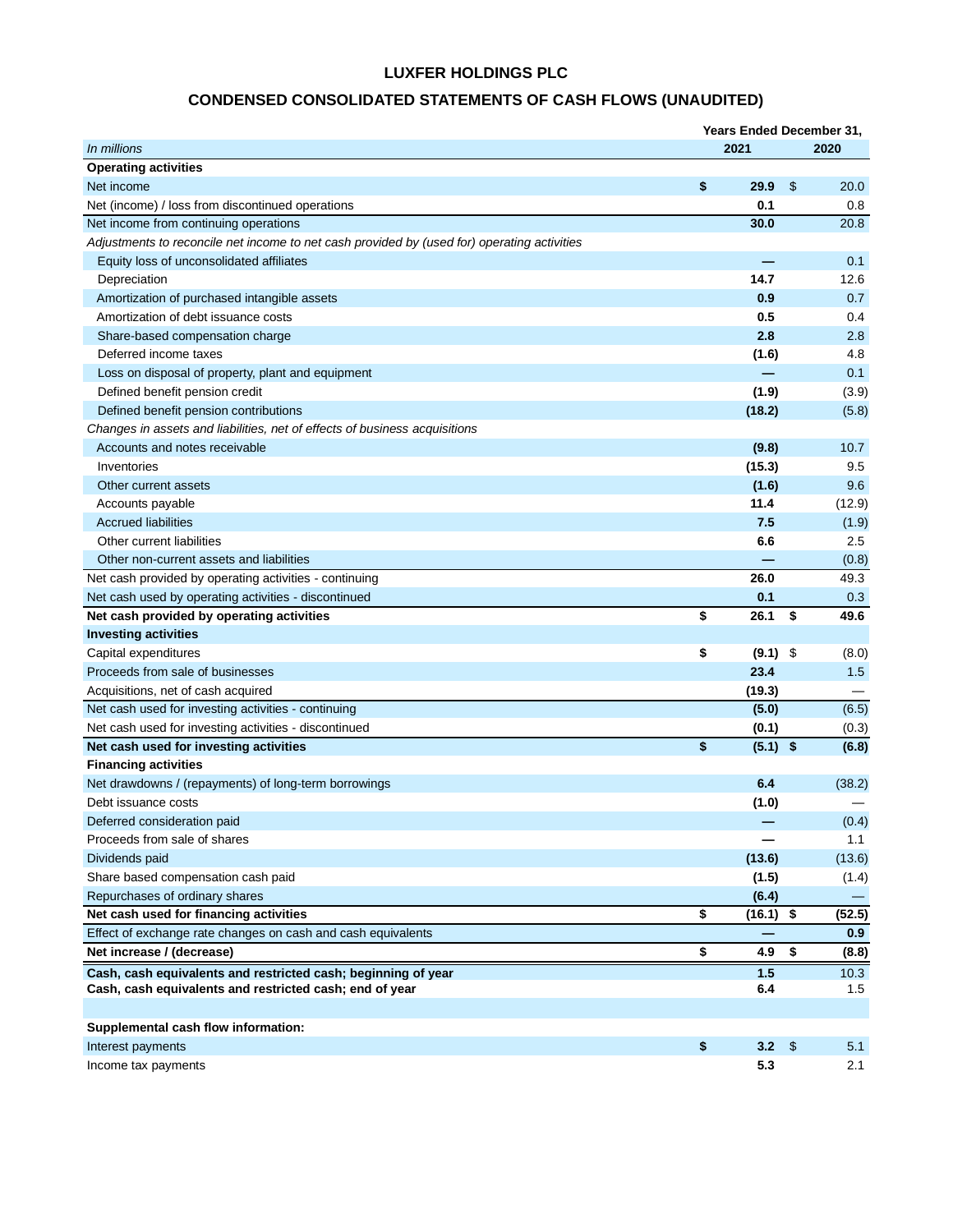#### **SUPPLEMENTAL INFORMATION SEGMENT INFORMATION FROM CONTINUING OPERATIONS (UNAUDITED)**

|                       |                                       | <b>Net sales</b> |  |      |    |         |                       |       |    | <b>Adjusted EBITDA</b> |    |      |    |      |  |      |  |  |  |  |
|-----------------------|---------------------------------------|------------------|--|------|----|---------|-----------------------|-------|----|------------------------|----|------|----|------|--|------|--|--|--|--|
|                       | <b>Fourth Quarter</b><br>Year-to-date |                  |  |      |    |         | <b>Fourth Quarter</b> |       |    | Year-to-date           |    |      |    |      |  |      |  |  |  |  |
| In millions           |                                       | 2021             |  | 2020 |    | 2021    |                       | 2020  |    | 2021                   |    | 2020 |    | 2021 |  | 2020 |  |  |  |  |
| Gas Cylinders segment |                                       | 50.0             |  | 34.9 | S. | 178.3   | \$                    | 141.9 | S  | 6.0                    | \$ | 4.7  |    | 22.7 |  | 21.3 |  |  |  |  |
| Elektron segment      |                                       | 48.7             |  | 47.2 |    | 195.8   |                       | 182.9 |    | 8.6                    |    | 9.1  |    | 40.7 |  | 32.6 |  |  |  |  |
| Consolidated          |                                       | 98.7             |  | 82.1 |    | \$374.1 | $\mathbb{S}$          | 324.8 | S. | 14.6                   | \$ | 13.8 | -S | 63.4 |  | 53.9 |  |  |  |  |

|                       | Depreciation and amortization         |      |     |                  |      |      |                       |           | <b>Restructuring charges</b> |              |      |               |          |     |      |     |  |  |
|-----------------------|---------------------------------------|------|-----|------------------|------|------|-----------------------|-----------|------------------------------|--------------|------|---------------|----------|-----|------|-----|--|--|
|                       | <b>Fourth Quarter</b><br>Year-to-date |      |     |                  |      |      | <b>Fourth Quarter</b> |           |                              | Year-to-date |      |               |          |     |      |     |  |  |
| In millions           |                                       | 2021 |     | 2020             |      | 2021 | 2020                  |           | 2021                         |              | 2020 |               | 2021     |     | 2020 |     |  |  |
| Gas Cylinders segment | S                                     | 1.9  | \$. | 0.9              | - \$ | 5.8  | \$.                   | 3.7       | - \$                         | 4.2          | \$.  | $1.2^{\circ}$ | <b>S</b> | 5.3 |      | 7.9 |  |  |
| Elektron segment      |                                       | 2.5  |     | 2.4              |      | 9.8  |                       | 9.6       |                              | (0.1)        |      | (0.1)         |          | 0.9 |      | 0.9 |  |  |
| Other                 |                                       |      |     |                  |      |      |                       |           |                              |              |      |               |          |     |      | 0.1 |  |  |
| Consolidated          |                                       | 4.4  | \$. | 3.3 <sup>5</sup> |      | 15.6 | \$.                   | $13.3$ \$ |                              | 4.1          | \$   | 1.1           |          | 6.2 |      | 8.9 |  |  |

|                                                   | <b>Fourth Quarter</b> | Year-to-date |       |      |        |    |        |
|---------------------------------------------------|-----------------------|--------------|-------|------|--------|----|--------|
| In millions                                       | 2021                  |              | 2020  | 2021 |        |    | 2020   |
| <b>Adjusted EBITDA</b>                            | \$<br>14.6            | \$           | 13.8  | - \$ | 63.4   | \$ | 53.9   |
| Other share based compensation charges            | (0.6)                 |              | (0.7) |      | (2.8)  |    | (2.8)  |
| Loss on disposal of property, plant and equipment |                       |              | (0.1) |      |        |    | (0.1)  |
| Depreciation and amortization                     | (4.4)                 |              | (3.3) |      | (15.6) |    | (13.3) |
| Restructuring charges                             | (4.1)                 |              | (1.1) |      | (6.2)  |    | (8.9)  |
| Acquisition credit / (costs)                      |                       |              | 0.2   |      | (1.5)  |    |        |
| Other charges                                     |                       |              | (0.4) |      | (1.1)  |    | (0.4)  |
| Defined benefits pension gain                     | 0.5                   |              | 1.0   |      | 2.3    |    | 4.3    |
| Interest expense, net                             | (0.7)                 |              | (1.5) |      | (3.1)  |    | (5.0)  |
| Provision for taxes                               | (1.8)                 |              | (1.3) |      | (5.4)  |    | (6.9)  |
| Net income from continuing operations             | \$<br>3.5             | S.           | 6.6   |      | 30.0   | \$ | 20.8   |